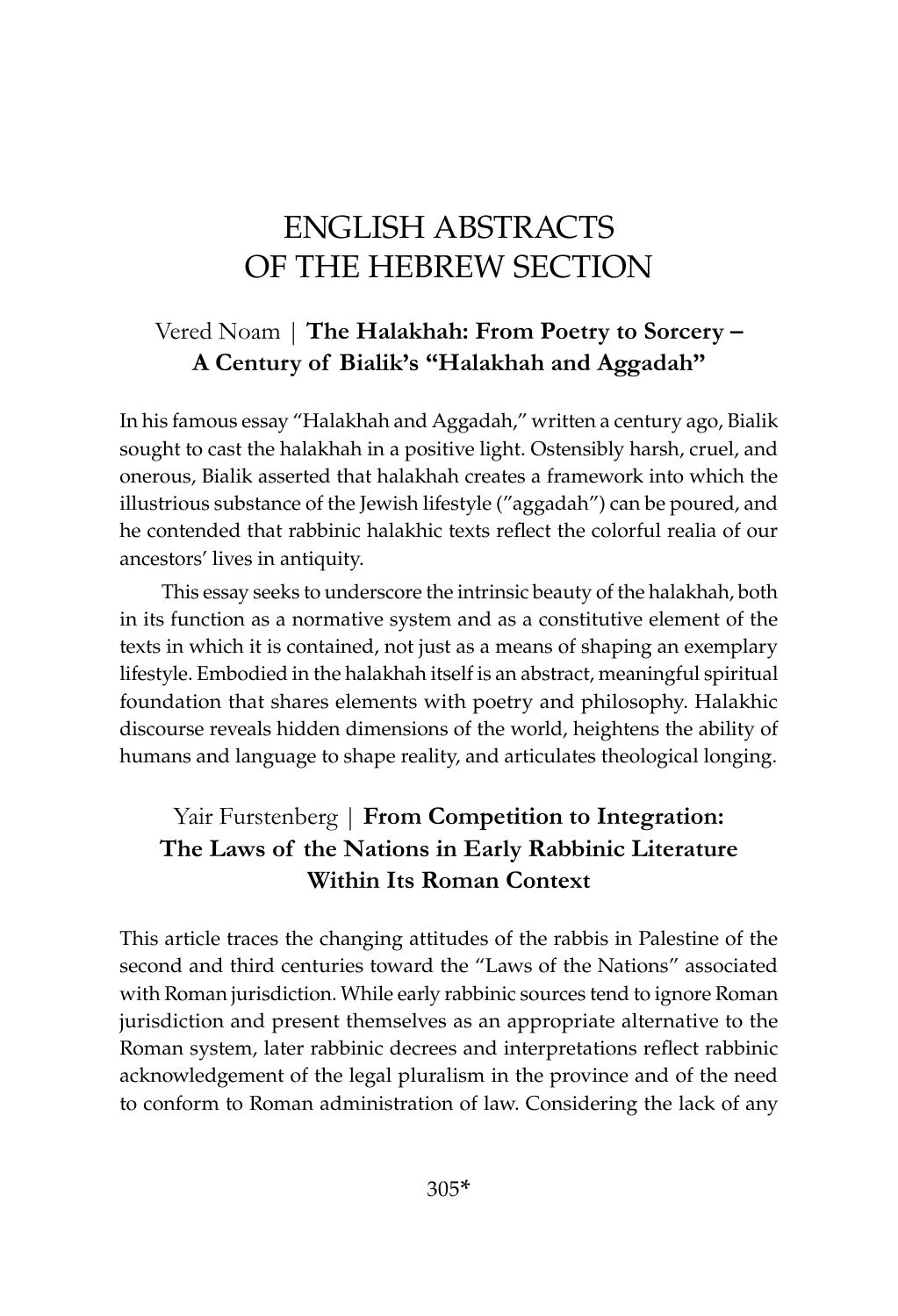direct information concerning Roman legal administration in Palestine, rabbinic responses shed light both on the nature of Roman legal presence in the province and on the ways local elites such as the rabbis sought to make space for local law and practice.

Rabbinic statements of the early second century assume that Roman courts were accepting cases according to local law. Such a practice is well known from the Roman courts in Egypt, which were willing to judge according to the 'Laws of the Egyptians'. The rabbis resisted such a system, in fear of Roman appropriation of local practice, and as an alternative, offered their own legal arbitration services according to both Jewish and foreign law. Other sources of the period reflect rabbinic objections to Roman property laws, as in the case of "Sikarikon" concerning land confiscated by the fiscus. However, Judah the Patriarch diverged from previous assumptions and legislated a new decree that was set to complement Roman land laws. Finally, while early rabbinic sources assume gentiles under Jewish sovereignty are subject to Jewish criminal law, these sources were reinterpreted in the Palestinian Talmud, which refers the disputing sides to gentile courts. This development reflects the legal situation after 212 CE, when all inhabitants of the Empire were brought under direct Roman jurisdiction.

### Yonatan Feintuch |**The Story of Rav Kahana: A New Reading of the Talmudic Sugya of b. B. Qam. 117**

This article discusses the story of Rav Kahana in the Babylonian Talmud, Bava Qamma 117a. This story, which was transmitted in two different versions contained in two textual branches, was given various interpretations, all of which ignored its wider halakhic context in the BT *sugya*. This article suggests a new reading of the story in light of its wider halakhic context, which deals with damages caused indirectly by people who 'point out' ('*aḥvey*') Jewish property, which is later stolen forcefully by gentiles. Following the proposed reading the article discusses the influence of the wider literary context on the interpretation of the story and the contribution of the story to that wider halakhic context.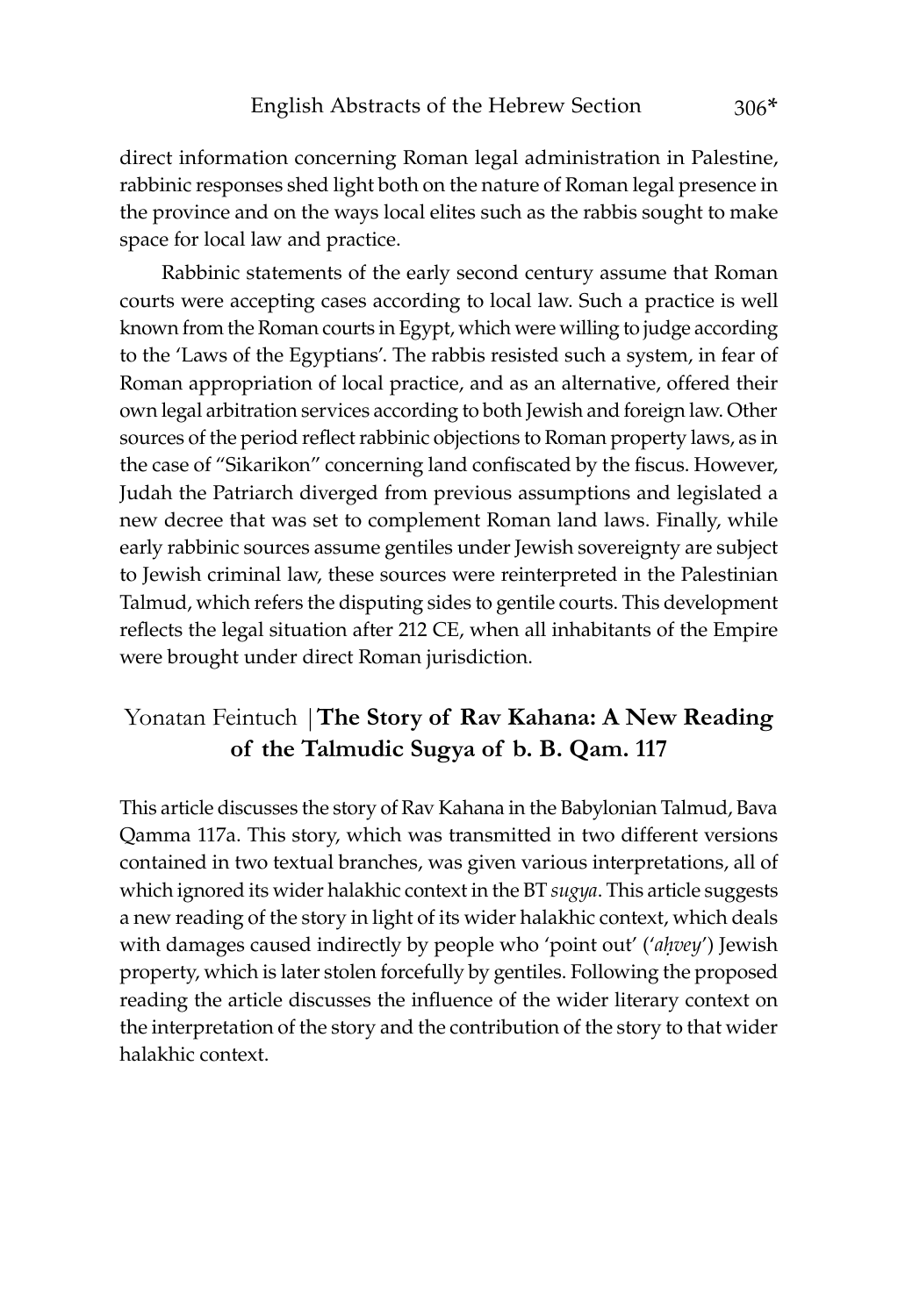## Yair Lorberbaum | **Halakhic Religiosity of Mystery and Transcendence, Halakhic Religiosity of Obedience and Servitude, and Other Forms of Rejecting Reasons of the Commandments**

The purpose of this study is to distinguish between different objections to those who seek reasons for the commandments, and to comment on their history. At its center stands the view that the reasons for the commandments are beyond the limits of human comprehension. I will call this conception "Halakhic Religiosity of Mystery and Transcendence." The first section of the article analyzes its features, and the second section describes its different versions: "tip of the iceberg," flashes (or opaque images), *le-sabber et ha-ozen* (soothe the ear), and decline of the generations. The third section of the article distinguishes between the view that reasons for the commandments are transcendent and a halakhic religiosity that I'll label "Obedience and Servitude." Halakhic religiosity of obedience and servitude is the view that the very essence of the halakhic life is "the acceptance of the yoke of Heaven," i.e., the ultimate service of God. According to this religious ideal the reasons for the commandments are an obstacle, and those who seek such reasons must regard them as irrelevant for the fulfillment of the commandment. In the last portions of the third section, I will distinguish between these two religiosities and two other bases for the rejection of reasons: theological voluntarism, according to which all the commandments stem from God's absolute free will, and jurisprudence of rules, a view that diminishes the weight of reasons due to normative-jurisprudential considerations.

The second part of the article offers comments on the history of these four different rejections of reasons for the commandments. Its main argument is that halakhic religiosity of mystery and transcendence is absent from the Jewish tradition until the end of the thirteenth century. Early and medieval Jewish literature lack also theological voluntarism. The reigning view in the Hebrew Bible and in talmudic literature is the opposite: the book of Deuteronomy emphasizes the excellent reasons of all commandments, and the talmudic sages maintain that the *mitsvot* are rich of rationales and that one should seek them. In talmudic literature and among central writers of the Middle Ages one could find manifestations of both halakhic religiosity of obedience and servitude, and of jurisprudence of rules, yet these two should not be confused with the view that the reasons for the commandments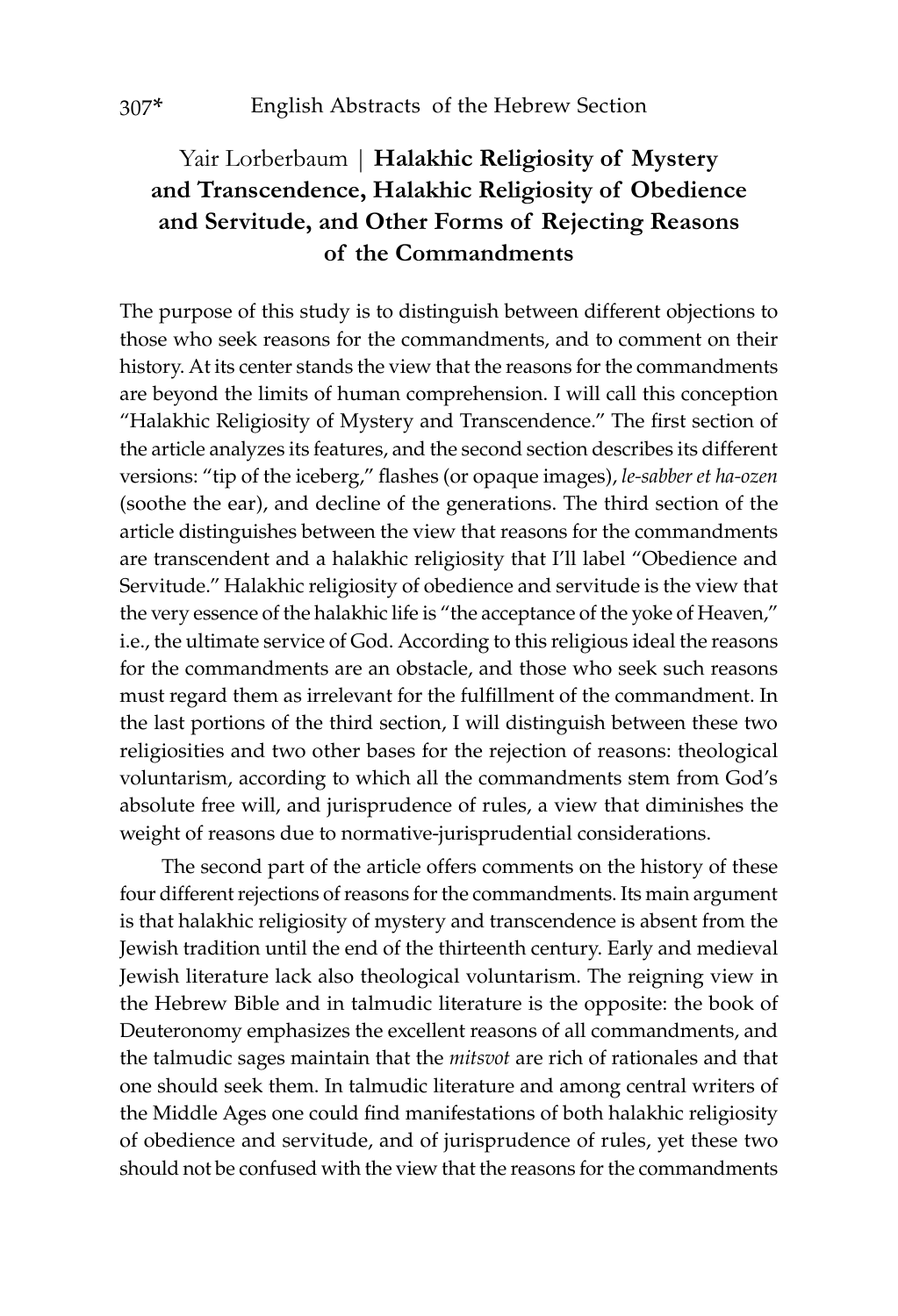are beyond apprehension. An elaborated version of halakhic religiosity of mystery and transcendence appears, for the first time, only in the writings of R. Shlomo ibn Adreth (Rashba, Barcelona 1235–1310). I hope to substantiate this claim in a different study.

## Oded Yisraeli | **Law, Science, and Secrecy: Kabbalah and its Place in Naêmanides' Halakhic Works**

Rabbi Moshe ben Nahman (Nahmanides) was undoubtedly the most influential halakhic figure in the thirteenth century on the Iberian peninsula. On the other hand, he was one of the most important kabbalists in Catalonia at the time of the emergence of the kabbalistic center in Girona. His varied writings include both halakhic and kabbalistic works. Nahmanides, however, consistently maintains a separation between these two literary genres. This article seeks to explain the absence of any imprint of Nahmanides' kabbalistic world on his halakhic works. The conclusion of the article is that the distinction between kabbalah and halakhah in Nahmanides' teachings derives from the way in which he perceived kabbalah. Unlike other kabbalists of his time, Nahmanides didn't regard kabbalah as a necessary tool for performing religious duties, such as prayer or observance, but rather a kind of lofty and sublime science. The kabbalah had thus been separated from religious practice, and, as a result, Naḥmanides' traditional-halakhic world had been conserved.

## Aviram Ravitsky | **Concealed Legal Positions in Talmudic Literature: Their Meaning and Methods of Transmission**

In this article I analyze several legal positions in Talmudic literature which the sages concealed. I discuss the reasons for hiding legal knowledge from the public as these reasons are expressed in the Talmudic texts, and I suggest that this methodology of concealment was, among others, a source that nourished the medieval trend of hiding secrets, mainly in the realm of theology.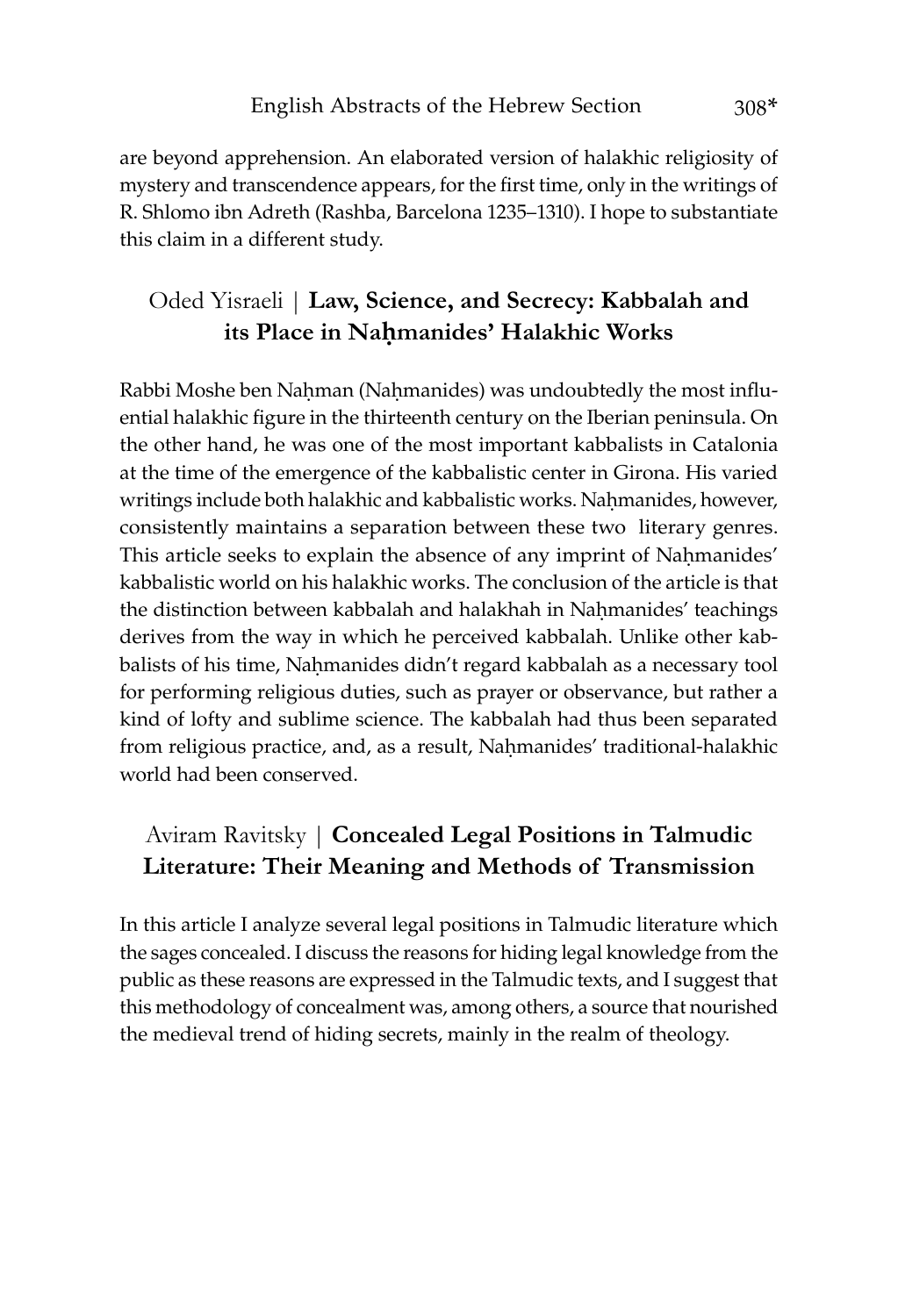# Israel Ori Meitlis | **"Sudden Change" and "Gradual Change": From Medieval Commentaries on The Guide for the Perplexed to Halakhic Methodology in the Twentieth Century**

Rabbi Yosef Rozin (the Rogochover), in one of his halakhic correspondences, sought to elucidate the difference between two kinds of halakhic change mentioned in the Talmud, which he did by invoking two terms which he attributed to *the Guide for the Perplexed*, "sudden change" and "gradual change." And yet, a reading of the *Guide for the Perplexed* reveals that while this philosophical idea is mentioned there, the pair of concepts which the Rogochover invokes only appears in the commentaries on the *Guide*. This paper deals with the influence that the commentators on the Guide – and not just the *Guide for the Perplexed* itself – had on the Rogochover's halakhic writings.

In this paper I trace the evolution of this pair of concepts from the commentarial works on the *Guide for the Perplexed* through their usage by the Rogochover and seek to read the Rogochover's halakhic writings in light of the philosophical writings of the commentators on the *Guide*. I investigate the range and ways that the Rogochover used this pair of concepts and show how he used them not only to elucidate an early talmudic *sugya*, but through them created a new halakhic ruling that departed from the previously accepted ruling. Additionally, I show how these concepts found their way into the halakhic writings of other rabbis through the influence of the Rogochover. Ultimately, I highlight that while until the eighteenth century the central usage of this pair of concepts was in the realm of commentaries on the *Guide for the Perplexed,* their main usage in the twentieth century was in the context of halakhic methodology. Finally, I outline the implications of this paper for the broader investigation of the philosophical sources underyling the Rogochover's halakhic methodology.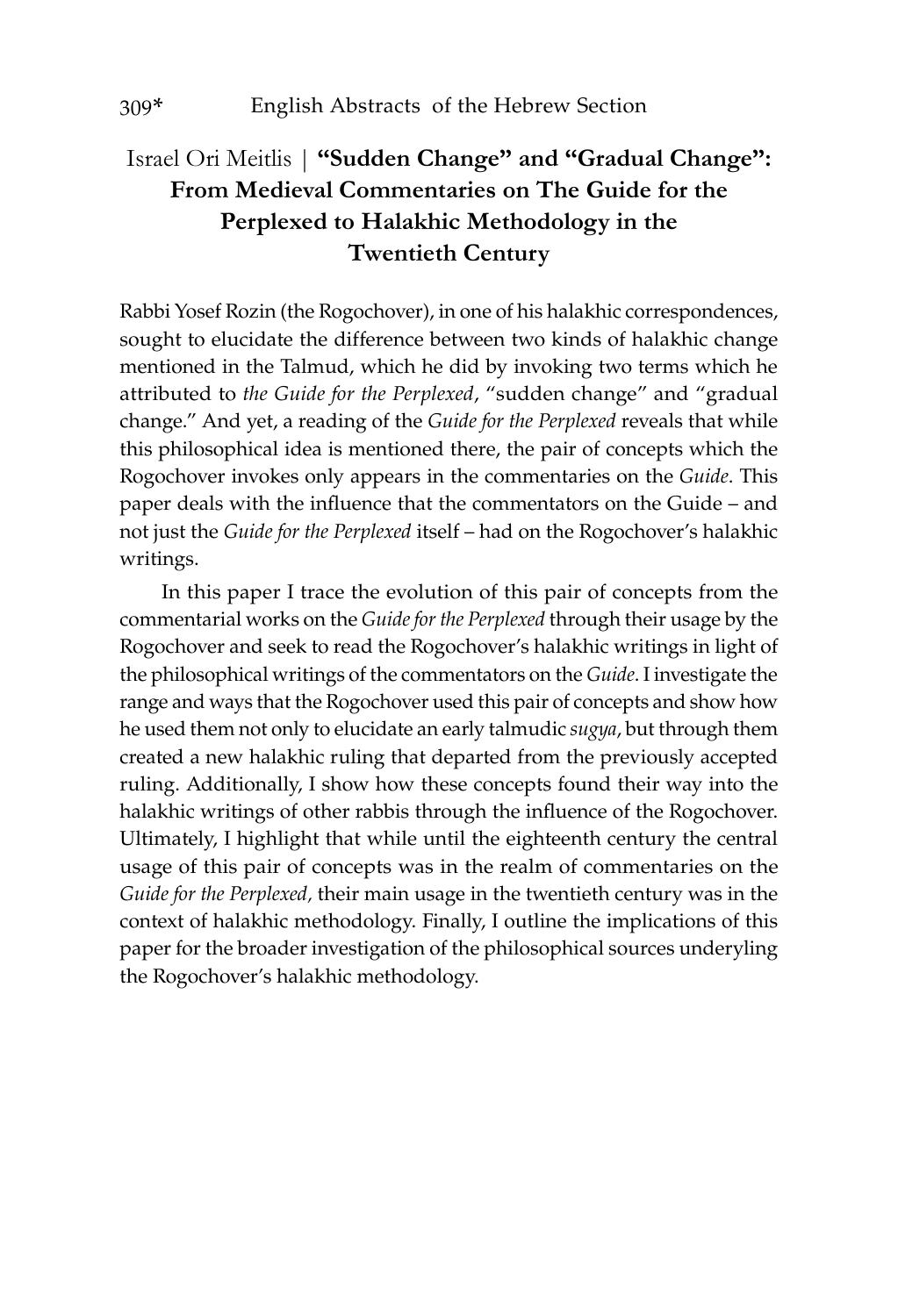## Arye Edrei | **Multi-Culturalism in Early Ultra-Orthodox Doctrine: Yitshak Breuer – From the Torah State to the Torah Community**

The article deals with Yitshak Breuer's idea of the "Torah State". Breuer was an Ultra-Orthodox leader who defined himself as a "Jewish nationalist" but refused to cooperate with secular Zionists. He called on Ultra-Orthodox Jews to heed "the voice of God", i.e., the Balfour Declaration, and to immigrate to the Land of Israel in order to establish a "Torah state" – a Jewish state conducted according to halakhic standards. Breuer viewed Jewish nationalism as a value and Jewish sovereignty as a prerequisite for divine service. He held that Judaism cannot be complete without a political and communal existence that creates a society in which all areas of life are conducted in accordance with the Torah.

The article demonstrates that Breuer understood that the establishment of the "Torah state" would require innovative exegesis and halakhic creativity, a reality that did not worry him. It was clear to him that the contemporary halakhah was not equipped to serve as the guideline for a state to conduct all areas of life. Nevertheless, Breuer did not sufficiently address this issue, a point that we try to explain.

The second thesis of the article relates to the constitution for the State of Israel proposed by Breuer in 1947 through Agudath Israel in New York. It was then clear to him that a Jewish state would be established but that it would be a secular state. Given that reality, Breuer proposed the establishment of autonomous "Torah communities" within the State. It would appear that he returned to the model of separate communities promoted in Frankfurt by his grandfather, Rabbi Samson Raphael Hirsch. Yet, Breuer's conception was fundamentally different from that of Hirsch. Hirsch sought to separate from the Reform community and establish a religious community that would be free to practice its religious rituals in accordance with the halakhah, leaving all other areas of governance to the host country, i.e., the German state. In contrast, Breuer wished to establish a community with legal and political autonomy. He was thus true to his belief that the halakhah and Judaism cannot be fully realized without control over political and communal areas of governance. He sought to establish Ultra-Orthodox communities under the patronage of the Jewish state that would include autonomous courts, as well as legislative and administrative bodies to oversee many areas of internal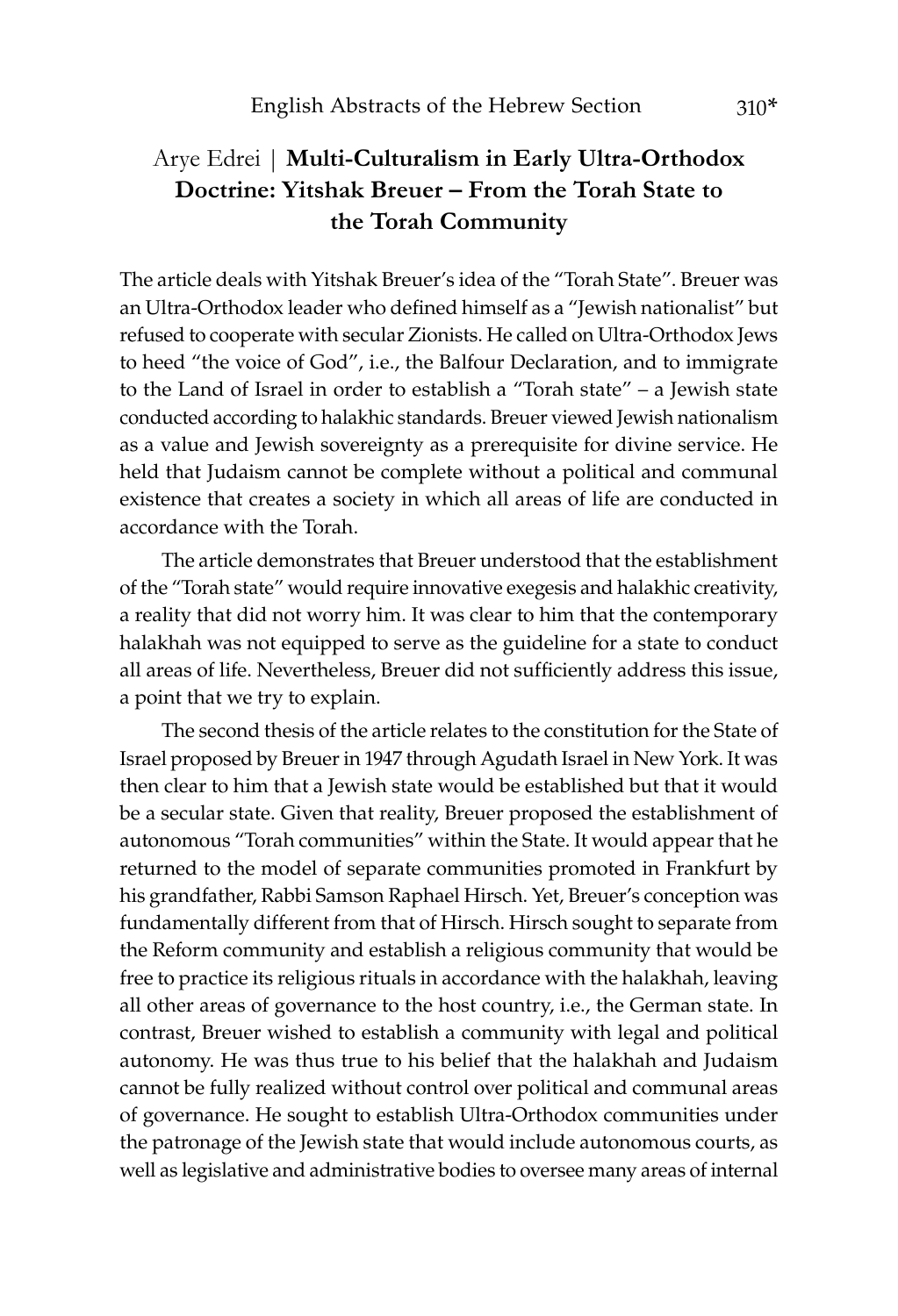communal life. In essence, Breuer wanted to restore the medieval model of the autonomous Jewish community, which he considered a better model for promoting authentic Torah life than the modern Jewish community that exclusively governs communal religious ritual.

## Amihai Radzyner | **Halakhah, Power Struggle, and the 'Angle of Deflection': Recourse to Civil Court as Grounds for Divorce**

The system of Israeli rabbinical courts has been recognized in Israeli law as an official judicial system of the state, and it has special authority to litigate matters of marriage and divorce for all Jewish residents of Israel. This reality, in which a halakhic institution operates by virtue of a secular law, has far-reaching consequences for the manner in which the rabbinical courts operate. In addition to clear advantages, there are also complex problems.

Over the years, a substantial portion of issues related to family law have not been left within the exclusive jurisdiction of rabbinical courts. It appears that in recent years a backlash of a new type has been developing by the rabbinical courts. Some of the rabbinical judges are adopting problematic halakhic positions in order to restore to the rabbinical courts' authorities that have been denied to them by Israeli law or by the civilian courts.

In the present paper, I show a critical examination of one halakhic tool of this type. Simply put, according to some *dayyanim,* if the wife takes the entirely legal step of approaching a civil rather a rabbinical court regarding a matter having to do with her rights in a dispute, this will result in her being deemed obligated to be divorced. I show that the arguments adduced by the *dayyanim* indicate that their rulings are agenda-driven: they are, to a significant degree, innovative, and their use of the halakhic sources they cite is quite problematic.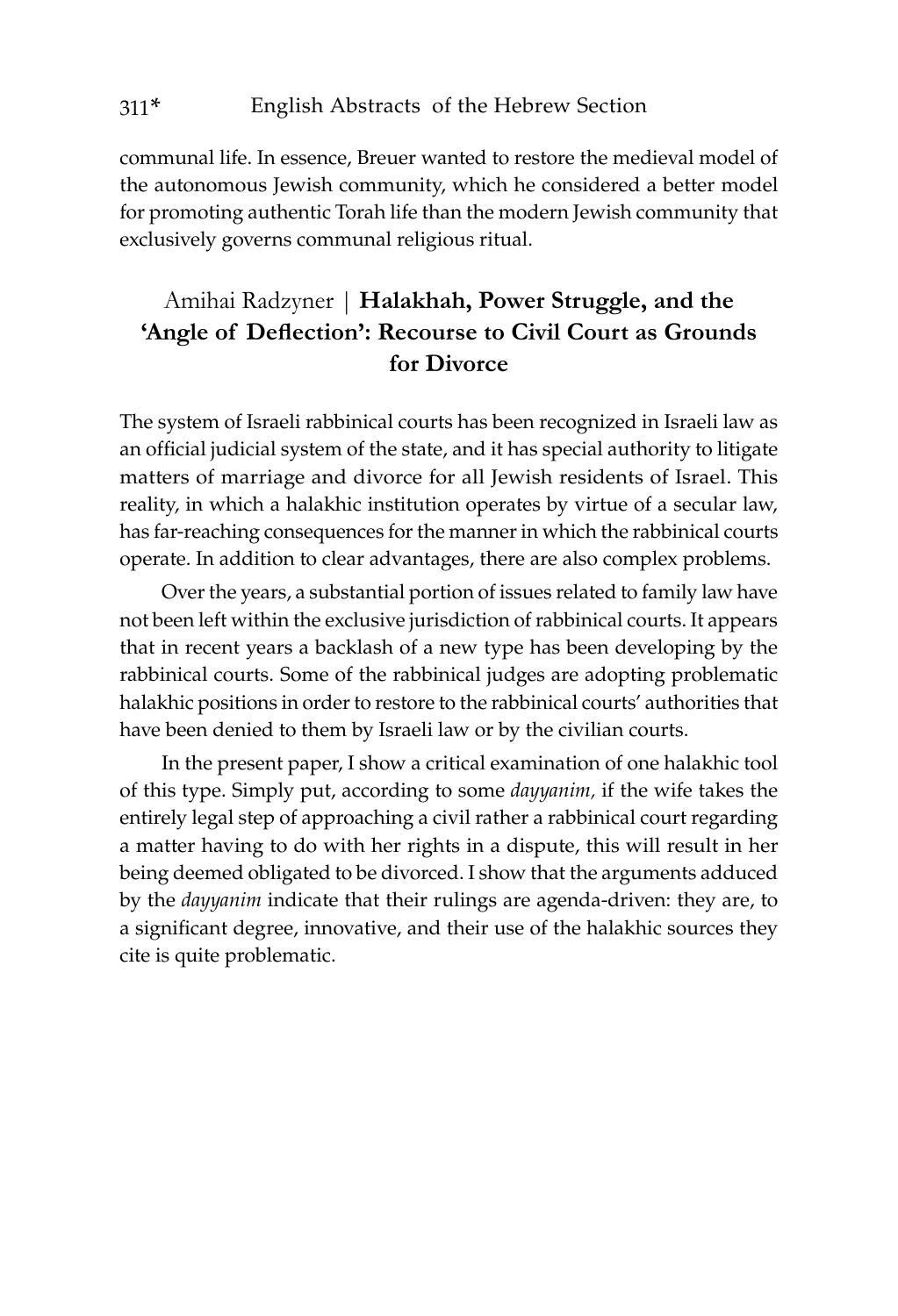# Ronit Irshai **| Between a Feminist and Gender Analysis in the Study of Rabbinics (Êazal) and Modern Halakhah (Jewish Law): Homosexuality and the Construction of Masculinity as a Case Study**

This article seeks, in its first part, to make sense of what has been termed "feminist research in Judaic studies" and proposes differentiating between four types of feminist research: critical feminist research, gendered feminist research, mediating feminist research, and research with a "feminist sensitivity." In light of these distinctions, the article will seek to delineate the similarities and differences between feminist research in rabbinics and feminist research in the literature pertaining to modern halakhah.

These distinctions are not just conceptual and are intended to be used as an analytical tool, an awareness of which could lead to new avenues of research. Therefore, the second part of the article will demonstrate, through a case study of Orthodox legal reactions to male homosexuality, how gendered feminist research in the field of modern halakhah produces new knowledge regarding the manner in which masculine identities are constituted and what they entail. This knowledge will expand critical feminist research, adding dimensions of depth over and above its intrinsic value in and of itself.

## Michael Wygoda | **Should a Participant in a Street Race Be Charged with Manslaughter?: The Use of Jewish Law in the Israeli Supreme Court**

In a tragic case involving a 17-year old driver who participated in an illegal street race, the drivers of the other car were killed on site. Though no contact occurred between the vehicles, the Supreme Court overturned a district court decision and, by a majority of 2-1, found the young man guilty of manslaughter. The majority found that there was a legal causal connection between participation in the race and the fatalities. The dissenting opinion (Justice Hendel) held that no such link exists, since each person decided autonomously to participate in the race.

The defendant appealed and I was asked by the public defender's office to write a position paper based on Jewish law as part of the brief for the defense, upon which this article is based. The second appeal was heard by